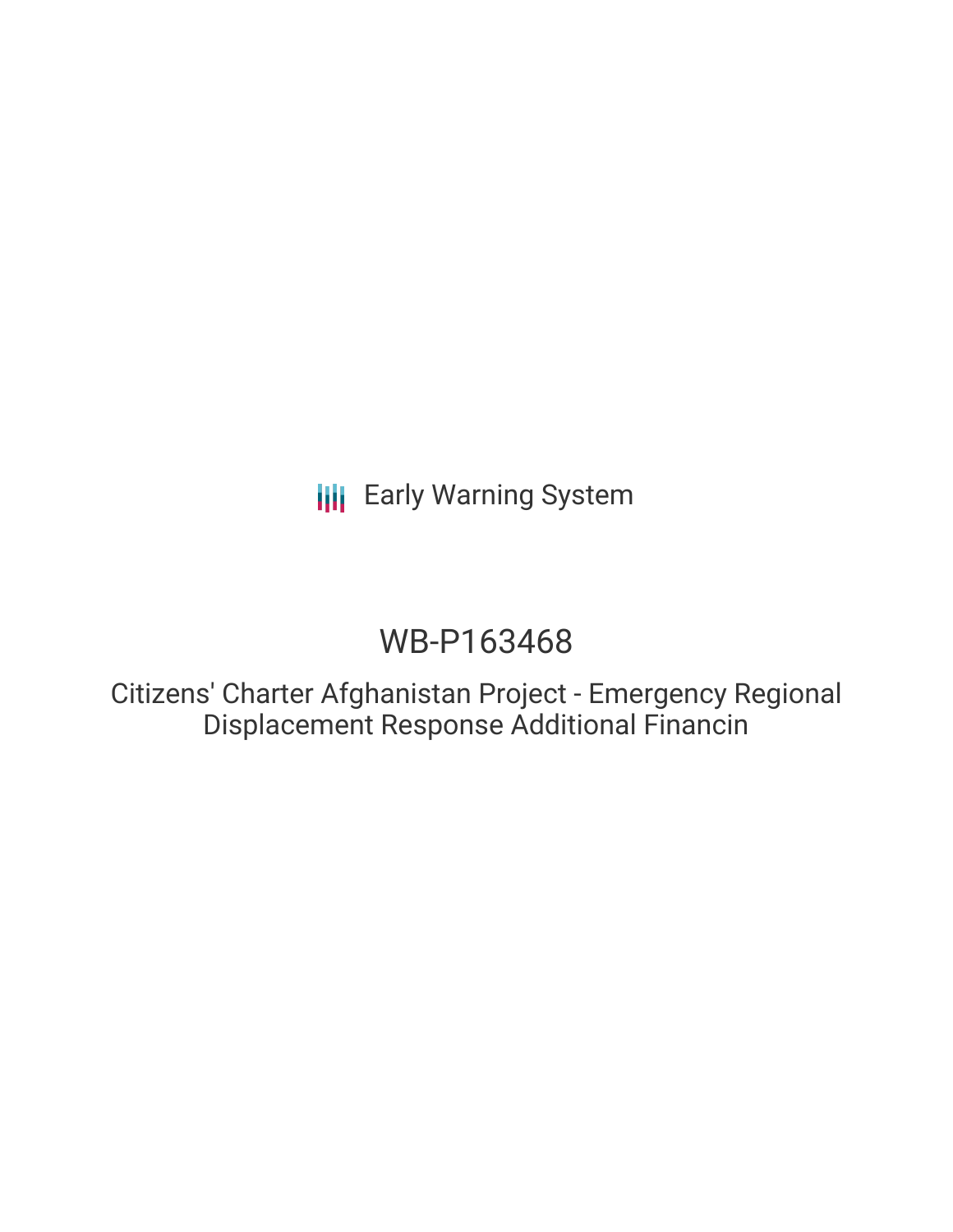

## Early Warning System

#### **Quick Facts**

| <b>Countries</b>               | Afghanistan                    |
|--------------------------------|--------------------------------|
| <b>Financial Institutions</b>  | World Bank (WB)                |
| <b>Status</b>                  | Active                         |
| <b>Bank Risk Rating</b>        | U                              |
| <b>Voting Date</b>             | 2017-06-13                     |
| <b>Borrower</b>                | Ministry of Finance            |
| <b>Sectors</b>                 | Finance, Technical Cooperation |
| <b>Investment Amount (USD)</b> | \$127.70 million               |
| <b>Project Cost (USD)</b>      | \$172.00 million               |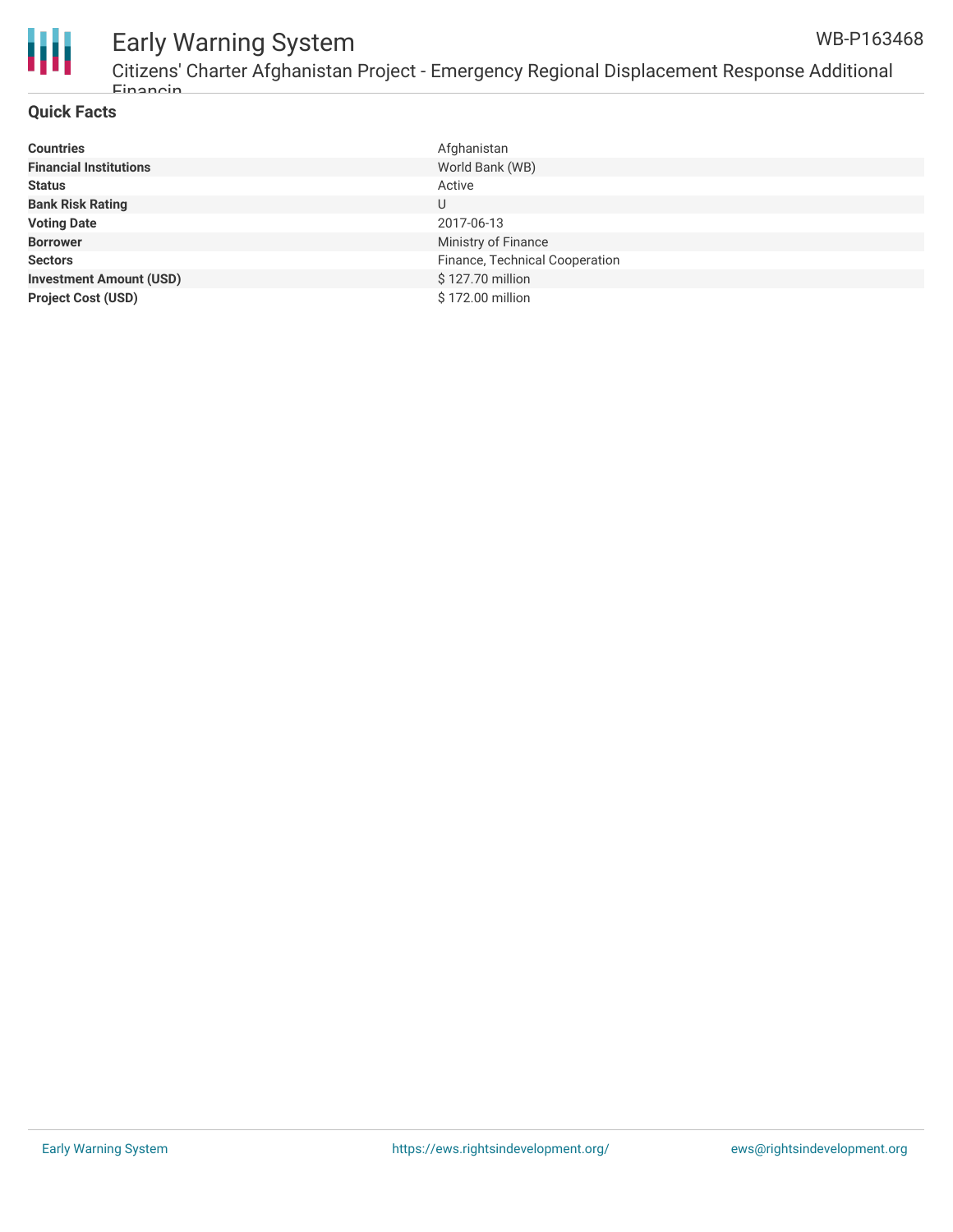

#### **Project Description**

The objective of the Additional Financing for the Citizens Charter Afghanistan Project is to improve the delivery of core infrastructure, emergency support, and social services to participating communities through strengthened Community Development Councils (CDCs). The AF was specifically requested by the GoIRA through a letter dated March 20, 2017, in order to support an emergency response to the regional displacement crisis that Afghanistan is facing through the rapid influx of over one million expected returnees from Pakistan and other countries. Specifically, the AF will assist in: (a) expanding the geographic coverage of the CCAP to additional areas of high returnee and displaced population density; (b) adding new activities, including a component around emergency income/cash for work assistance through labor intensive public works and maintenance cash grants for both displaced households and host communities; and (c) contributing through enhanced returnee data collection and registration support to the regional coordination mechanism supported through the Tri-Partite Arrangement between the GoIRA, the Government of Pakistan (GoP) and the UNHCR. The institutional, project management, and monitoring and evaluation (M&E) arrangements of the parent project will be updated accordingly to cater to the above expansion and inclusion of new activities.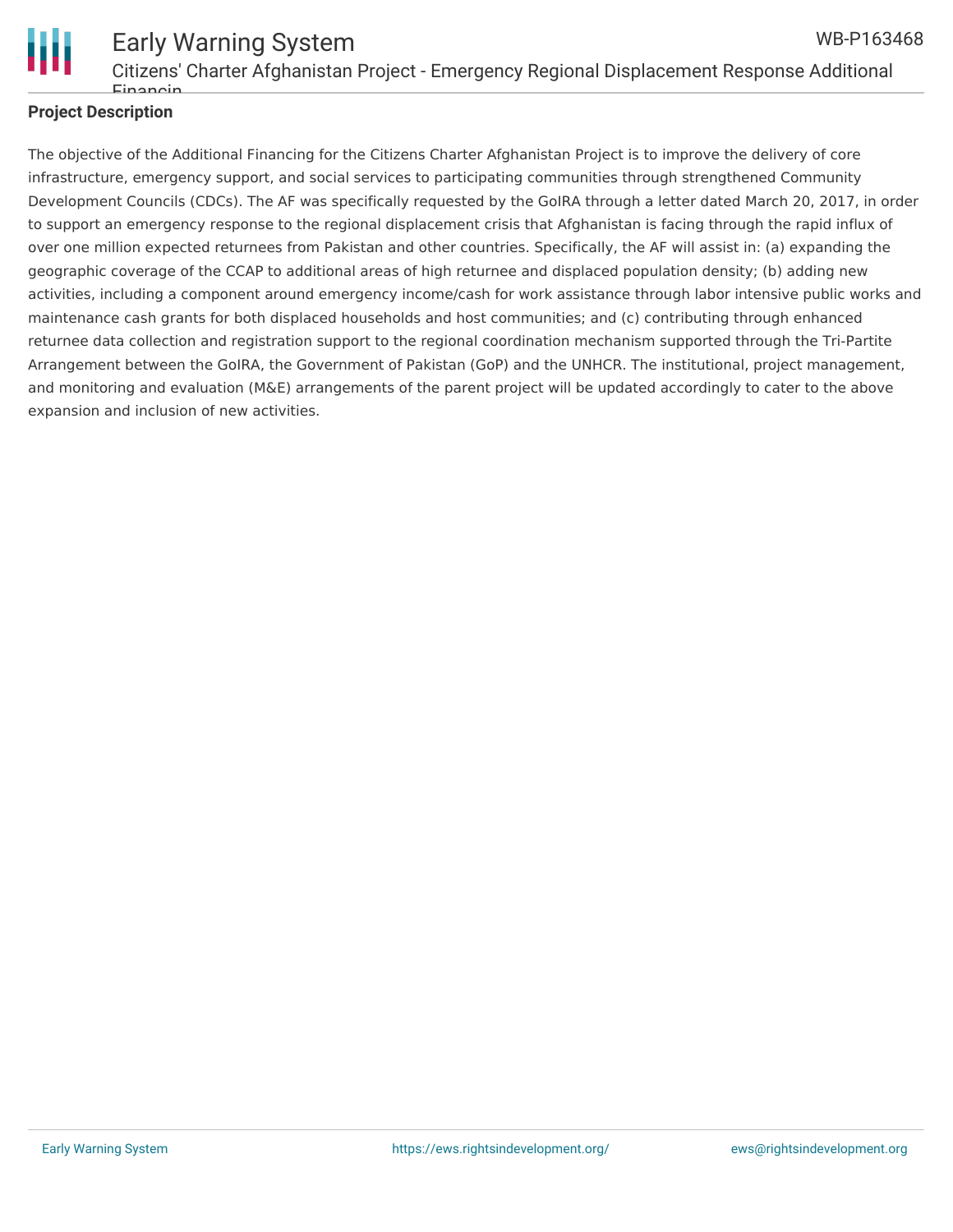

## Early Warning System

Citizens' Charter Afghanistan Project - Emergency Regional Displacement Response Additional Financin WB-P163468

#### **Investment Description**

World Bank (WB)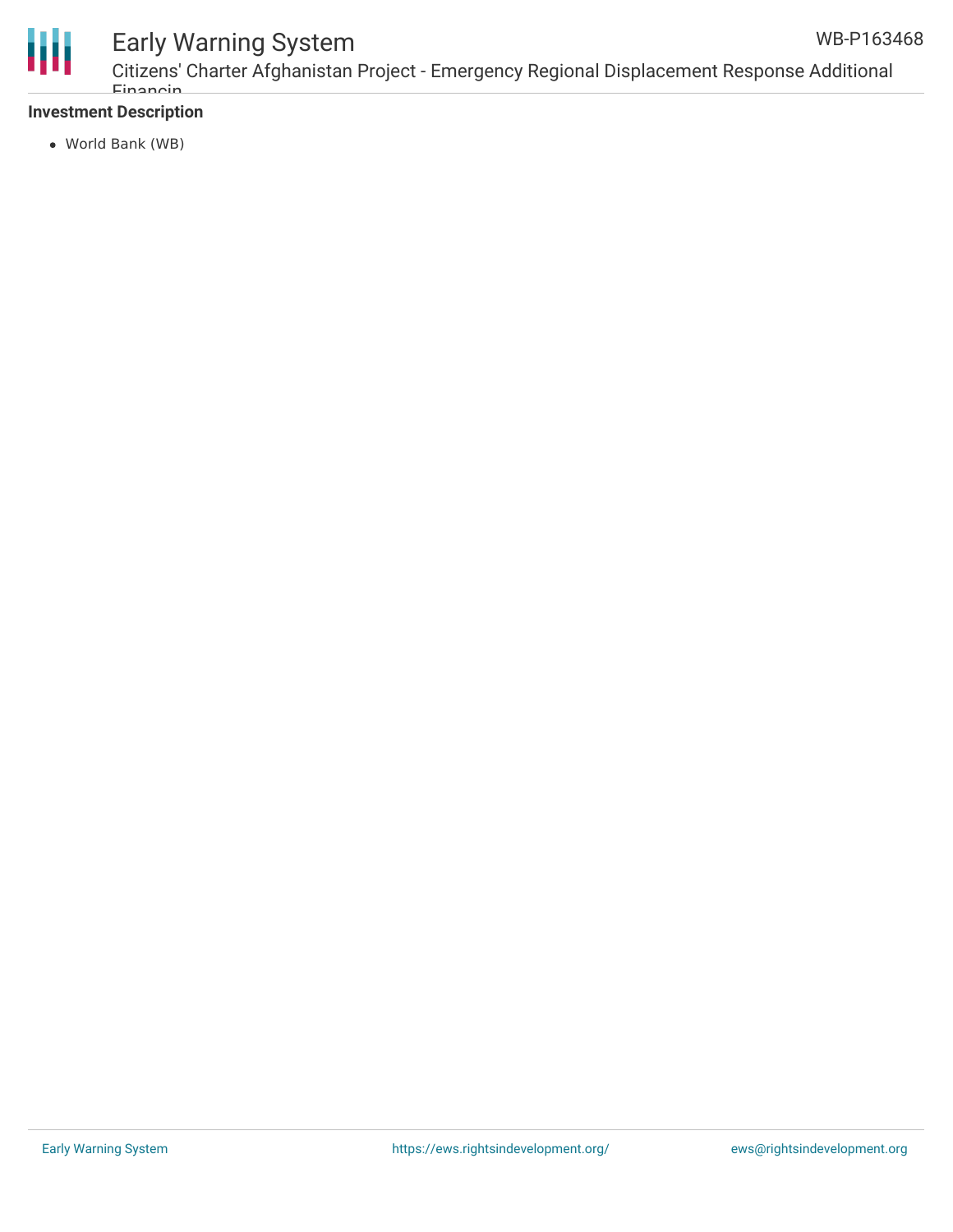

#### **Contact Information**

Borrower/Client/Recipient Name:Ministry of Finance Contact:Elkil Ahmad Hakimi Title:Minister of Finance Email:eklil.hakimi@gmail.com

Implementing Agencies Name:IDLG Contact:Abdul Baqi Popal Title:Deputy Minister Email:abpopal@yahoo.co.uk

Name:Ministry of Rural Rehabilitation and Development (MRRD) Contact:Shaheer Shahriar Title:Deputy Minister Email:shaheer.shahriar@mrrd.gov.af

#### ACCOUNTABILITY MECHANISM OF WORLD BANK

The World Bank Inspection Panel is the independent complaint mechanism and fact-finding body for people who believe they are likely to be, or have been, adversely affected by a World Bank-financed project. If you submit a complaint to the Inspection Panel, they may investigate to assess whether the World Bank is following its own policies and procedures for preventing harm to people or the environment. You can contact the Inspection Panel or submit a complaint by emailing ipanel@worldbank.org. You can learn more about the Inspection Panel and how to file a complaint at: http://ewebapps.worldbank.org/apps/ip/Pages/Home.aspx.